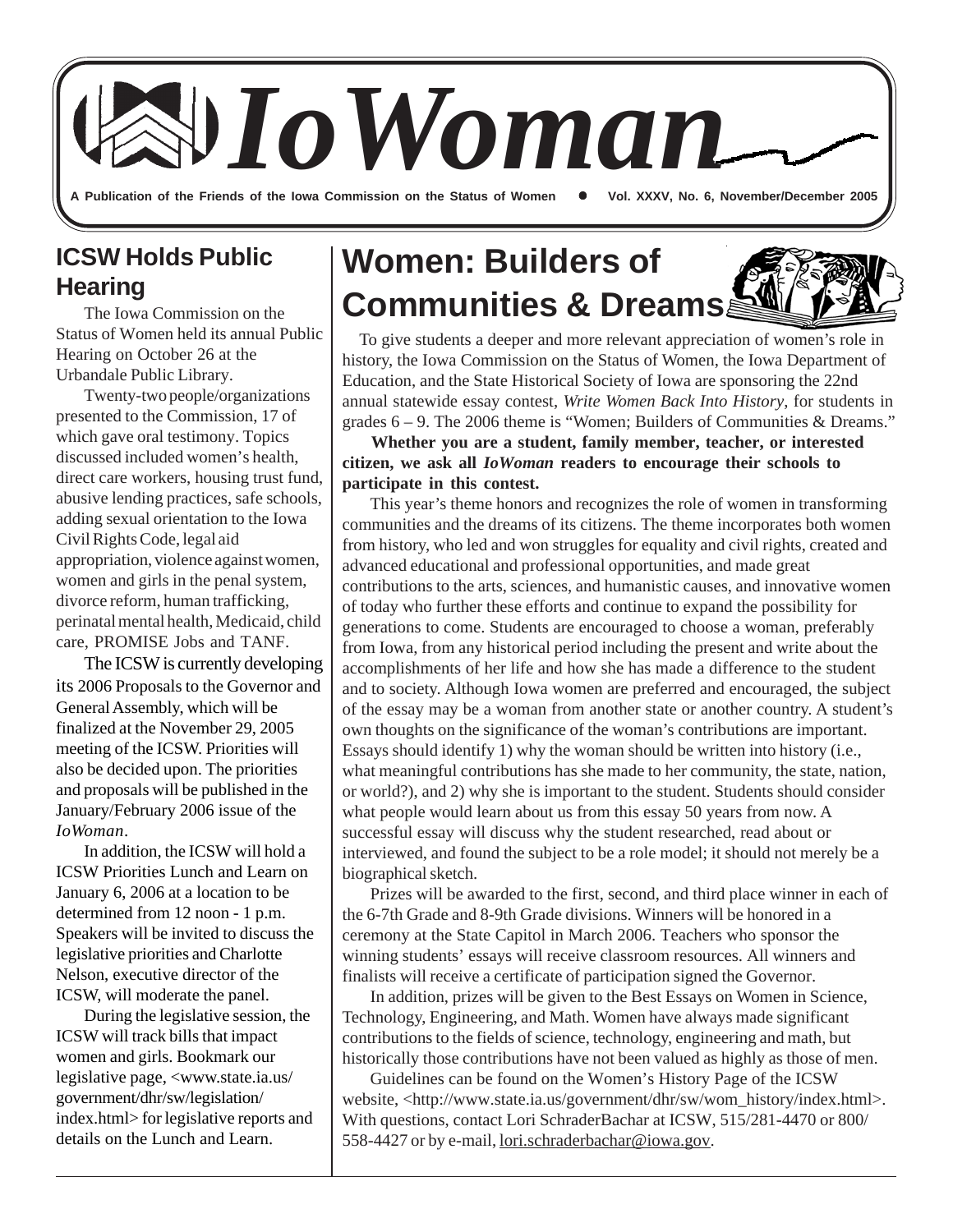## **ICSW Joins Forces**

This fall the ICSW has joined several organizations in order to aid in working towards the full participation of women in the economic, political, and social life of the state. The organizations include Afterschool for All, GLTB Youth In Iowa Schools Task Force, and Network Against Human Trafficking.

**Afterschool for All: Project 2010** was created to harness the diverse voices that support the importance of quality, affordable afterschool programs in the lives of children, families and communities. In the U.S. today, 1 in 3 children in working families (31%) are unsupervised in the afternoon. Nine Iowa individuals and entities are partners. To learn more, go to <www.afterschool2010.org/index.cfm>.

**GLBT Youth in Iowa Schools Task Force** presents on the issue of school safety at numerous education conferences in Iowa, hosts public forums throughout the state on "Making Our Schools Safe for GLBT Students," and provides resource packets on safer school environments to educators, policy makers, parents, and other community members. To learn more, go to <www.iowasafeschools.org/index.htm>.

**Network Against Human Trafficking** is an Iowa-based organization, which recognizes that the problem of human trafficking is a manifestation of modern day slavery where vulnerable people are forced or coerced into involuntary servitude for the purpose of financial profit for traffickers. The NAHT works to end human trafficking in all of its forms through the use of collaborative strategies, partnerships and services. To learn more, go to <www.iowanaht.org>.

#### **Elder Abuse**

Federal definitions of elder abuse, neglect, and exploitation appeared for the first time in the 1987 Amendments to the Older Americans Act. These definitions were provided in the law only as guidelines for identifying the problems and not for enforcement purposes. Definitions in state law vary considerably in terms of what constitutes abuse, neglect, or exploitation of the elderly. The Iowa Department of Elder Affairs, under the Older Americans Act, is charged with developing and enhancing programs and policies for the prevention of elder abuse, neglect and exploitation.

According to the Iowa Department of Elder Affairs, elder abuse is the abuse, neglect, or exploitation of individuals age 60 or older.

Abuse: In Iowa, the following types of abuse are recognized under Chapter 235B of the Iowa Code: Physical Abuse (including unreasonable confinement and assault), Sexual Abuse, Financial Exploitation, Sexual Exploitation, Denial of Critical Care and Self Denial of Critical Care.

Neglect: The deprivation of the minimum food, shelter, clothing, supervision, physical or mental health care, or other care necessary to maintain a dependent adult's life or health. Within this definition is "self neglect".

Exploitation: The act or process of taking unfair advantage of an individual or taking assets or resources for your own profit or gain. This includes the use of undue influence, harassment, duress, deception or false representation.

If you suspect abuse in the community, contact the Iowa Department of Human Services at 800-362-2178 AND your local law enforcement. For abuse in a facility, contact the Iowa Department of Inspections & Appeals at 1-877- 686-0027 AND your local law enforcement.

To learn more about elder abuse, visit the National Center on Elder Abuse <www.elderabusecenter.org/default.cfm> and the Iowa Department of Elder Affairs <www.state.ia.us/elderaffairs/advocacy/elderabuse.html>.

# **Rights for Work Leave**

Chapter 216 of the *Iowa Code* prohibits discrimination in employment due to pregnancy and applies to employers with four or more employees. When other leave is not available, an employer shall not refuse to grant a pregnant employee an unpaid leave of absence for up to eight weeks, as required by doctor's orders.

Discrimination on the basis of pregnancy, childbirth or related medical conditions constitutes unlawful sex discrimination under Title VII of the U. S. Civil Rights Act of 1964 and applies to employers with 15 or more employees. The Family and Medical Leave Act (FMLA) provides up to 12 weeks of unpaid family and medical leaves of absence when the employer has more than 50 employees. An eligible employee, female or male, may take FMLA for the birth or adoption of a child or children, accepting a foster child, taking care of a spouse, child or parent with a serious health condition, or for the employee's own serious illness.

For more information concerning maternity leave or pregnancy discrimination, see <www.state.ia.us/ government/dhr/sw/publications/files/ Preg\_Fact\_Sheet.pdf>.

#### **Medical Records**

The most important factor in receiving good health care is to give specific medical information to your health care provider and staff. To assist Iowans with their medical records, the ICSW has released *My Medical Records Manager*, a form to help compile a permanent record of one's medical history to help facilitate better communication between the patient and the health care provider.

The forms are free and available on-line at <www.state.ia.us/ government/dhr/sw/publications/ index.html>. For a hard copy, please contact the ICSW office by calling 515/281-4461 or 800/558-4427, or e-mailing <dhr.icsw@iowa.gov>.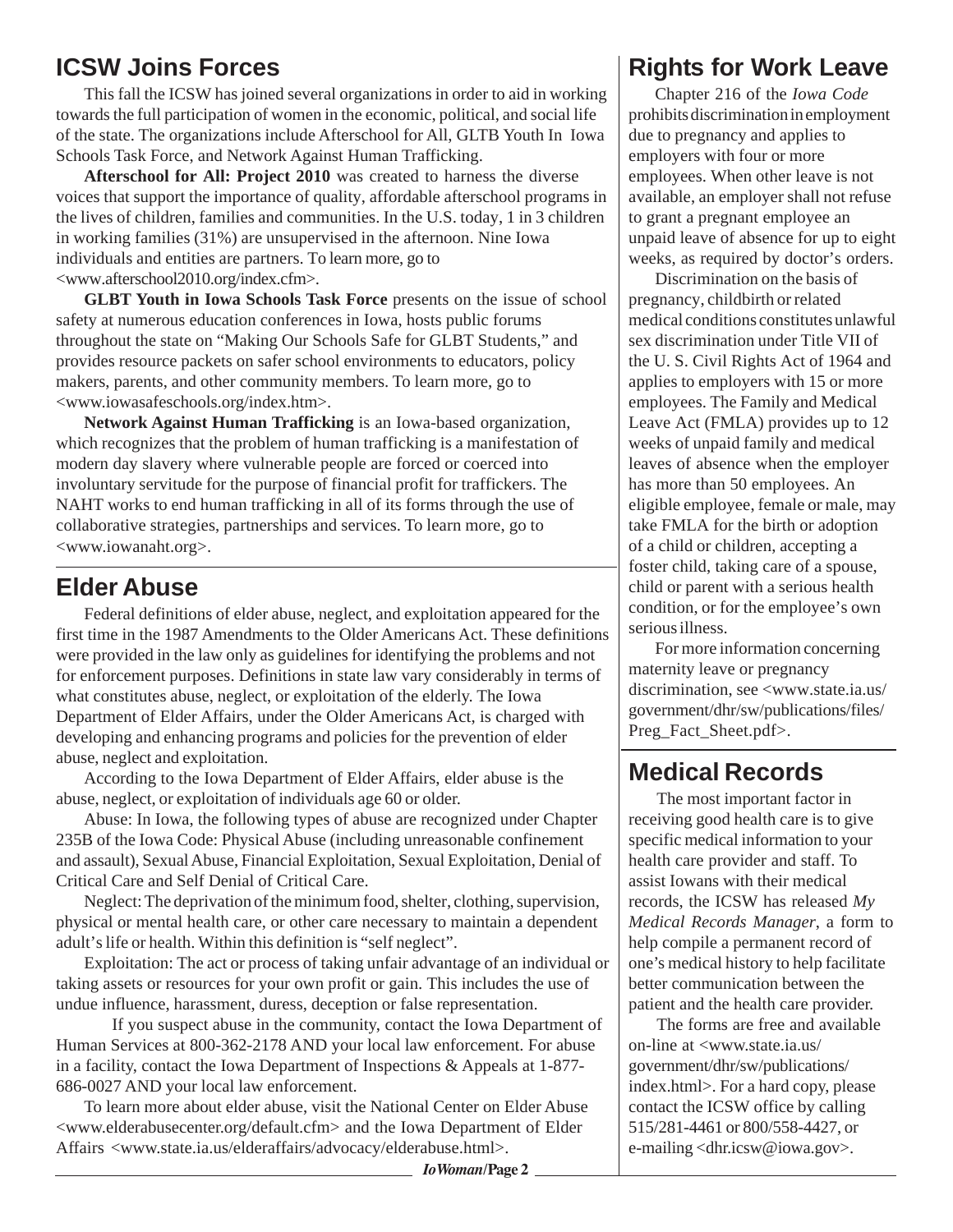# *November Calendar of Events*

- **1-2 USDA Midwest Regional Outreach Conference: Success Strategies for Small & Limited Resource Farmers & Ranchers.** Holiday Inn Airport Hotel, Des Moines. Fee varies. For registration information, call 800/726-2256.
- **2 Women at the Grassroots: Getting Out the Vote in Eastern Iowa.** 12 noon - 1:30 p.m., Green Assembly Hall, University of Iowa. \$10. To learn more, contact <uichr@uiowa.edu> or 319/335-3900.
- **4 Iowa Gender-Specific Services Task Force.** 10 a.m.-12 noon, Urbandale Public Library, Urbandale. Kathy Nesteby, ICSW, 515/281-6915, 800/558-4427, or <kathy.nesteby@iowa.gov>.
- **4-5 Campaign for Justice: National Catholic Rural Life Conference.** Des Moines. For more information or to register, call 515/270-2634 or visit <www.ncrlc.com>.
- **5 Democracy Under Siege: Challenge Corporate Power, Assert People's Rights, Reclaim Democracy Conference.** 8 a.m. - 5 p.m., Plymouth Congregational Church, Des Moines. \$15. Women's International League for Peace and Freedom Des Moines Branch. For more information, contact Judy at 515/255-6587 or <jlonning@aol.com>.
- **7-8 2005 Elder Rights Conference: Our Community Cares.** Hotel Fort Des Moines, Des Moines. Fee varies. Iowa Department of Elder Affairs. For information, contact Shirley Taylor 515/242-3304 or 800/532-3213.
- **8 Vote!**
- **10 Iowa Civil Rights Commission and Fort Dodge Human Rights Commission Meeting.** 4 - 6 p.m., Fort Dodge Area Senior Citizens Center, Fort Dodge. For more information or to sign up to speak, contact Jamie Anderson at 515/576-2201 or <janderson@fortdodgeiowa.org>.
- **10 Planned Parenthood of Greater Iowa Luncheon featuring Christine Todd Whitman .** 12 noon - 1:30 p.m., Hotel Fort Des Moines, Des Moines. \$40. 515/ 235-0406.
- **11 Veteran's Day. ICSW office closed.**
- **11-13 6th Annual Fall Harvest Gathering for Women in Sustainable Agriculture.** Good Earth Village, Spring Valley, MN. Fee varies. Stacy, Women, Food, and Agriculture Network, 515/233-4409 or <staceyleighbrown@yahoo.com>.
- **12 Conscience of a Nation: 90th Annual NAACP Des Moines Branch Freedom Fund Banquet.**

5:30 p.m., Des Moines Downtown Marriott, Des Moines. \$40. For more information contact Cedric Windley, 515/224-2136 or Mary Mc Cracken, 515/ 252-8996.

- **12 Speak Up, Speak Out: Basic Public Communication Skills for Activists.** 9 a.m. - 2 p.m., Old Brick Community Room, Iowa City. \$10. Women's Resource and Action Center, 319/335- 1486, <wrac@uiowa.edu>, or <www.uiowa.edu/  $\sim$ WRAC $>$ .
- **29 Iowa Commission on the Status of Women Meeting.** 10:30 a.m. - 2:30 p.m. Location TBA. Free and open to the public. Call or write for special accommodations, 800/558-4427, 515/281-4461 or <dhr.icsw@iowa.gov>.

# *December*

- **1 Iowa Capital Chapter American Society for Public Administration.** 11:30 a.m. - 1 p.m., State Historical Building, Des Moines. \$12. Topic: Building a User-Driven Health Management System at the Department of Corrections.
- **1 World AIDS Day.**
- **2 Adolescence and the Family.** 8:30 a.m. 4:30 p.m., Blank Park Zoo, Des Moines. Fee varies. For information, contact Dr. David Drake at 515/288- 8000 or <ddrakedo1@qwest.net>.
- **6 Teen Parents and the Law.** 10 a.m 12 noon, Planned Parenthood of Greater Iowa Training Room, Des Moines. \$10. To register or for more information, contact Rhonda Chittenden, 515/883-1863.
- **15-16 Youth End the Cycle of Violence with Knowledge & Respect: Different Colors of Violence Conference VI.** 8 a.m. - 2:15 p.m., Grand View College, Des Moines. Thursday's session is for high school students. Friday's session is for middle school students. Iowa Coalition Against Sexual Assault, 515/ 244.7424 or <community\_resource@iowacasa.org>.

March is fast approaching. Is your organization planning an event to celebrate Women's History Month? Please send information about events of your group or in your area that you would like to have included on the calendar. Send the information (date, time, short description, contact name/info) to Lori SchraderBachar at Lucas State Office Building, Des Moines, IA 50319 or lori.schraderbachar@iowa.gov.

U

r